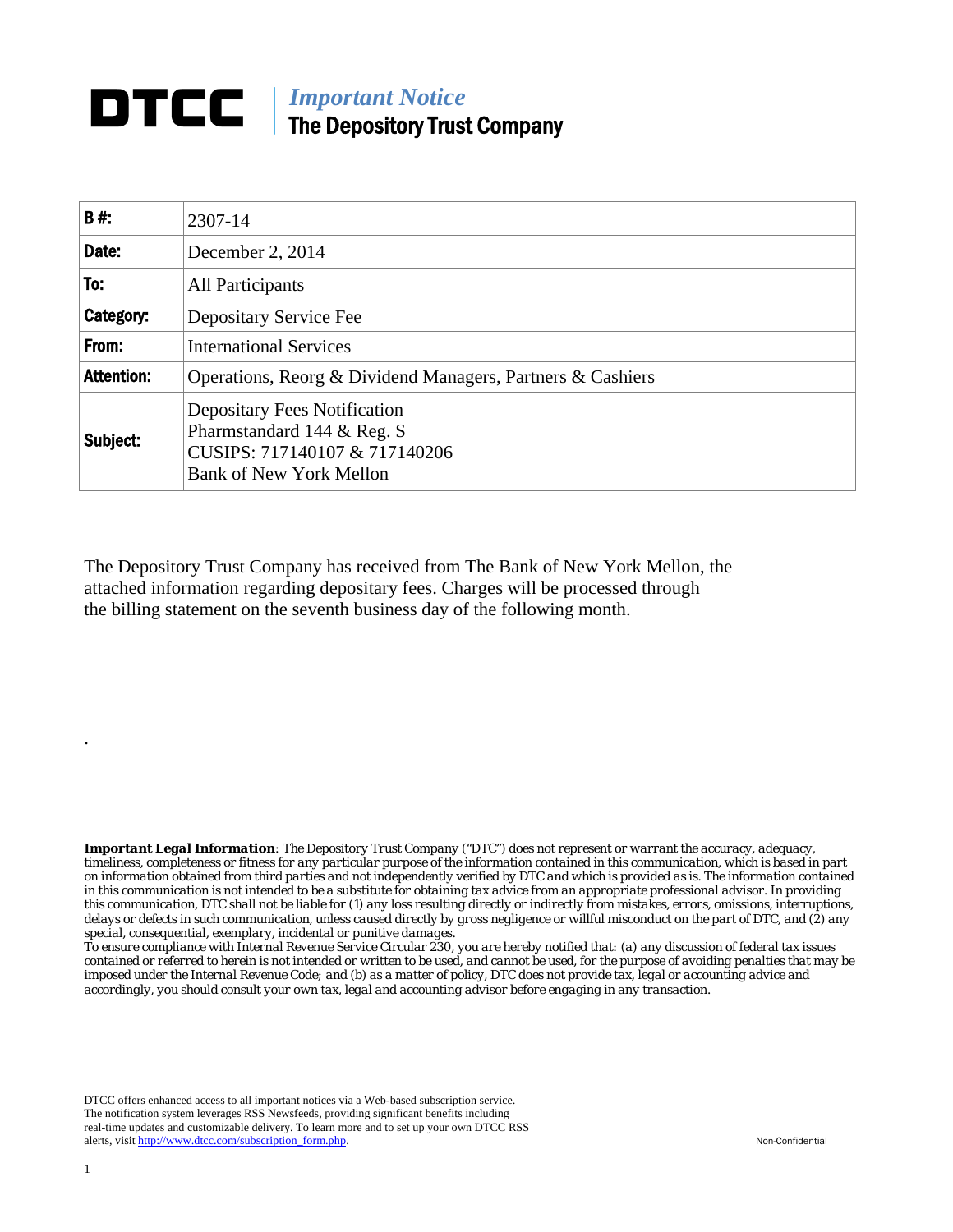

November 18, 2014

 The Bank of New York Mellon(the "Depositary") hereby represents and warrants to DTC, Euroclear, and Clearstream that it may collect and receive, pursuant to the terms and conditions of the Deposit Agreement (the "Agreement"), dated as of Apr 27, 2007 between Pharmstandard and the Depositary, a service fee per ADR share in accordance with the table below (the "Representation"):

| Depositary:            | <b>BNYM</b>          |
|------------------------|----------------------|
| DTC#:                  | 2504                 |
| <b>Security Name:</b>  | Pharmstandard - 144A |
| <b>CUSIP:</b>          | 717140107            |
| <b>Security Type:</b>  | DR                   |
| Fee:                   | \$0.02               |
| <b>Record Date:</b>    | Dec 31, 2014         |
| <b>Billing Period:</b> | December             |
|                        |                      |

The Depositary hereby instructs DTC, Euroclear, and Clearstream to collect and pass-through such fees to the Depositary (the "Instruction").

Depositary hereby agrees to indemnify and hold harmless DTC, Euroclear, and Clearstream and their respective officers, directors, employees and agents (the "Indemnitees") from and against any and all Losses  $\frac{1}{1}$  and/or Legal Actions<sup>2</sup> resulting from or arising out the Representation and/or the Instruction, provided, however that such indemnity shall not extend to any Losses or Legal Actions resulting from or arising out of the negligence, willful default or fraud of DTC, Euroclear, and Clearstream (or any of their respective officers, directors, agents or employees).

Thank You,

The Bank of New York Mellon

<sup>1</sup> "Losses" means and includes all losses, liabilities, damages, judgments, payments, costs and expenses (including without limitation any reasonable costs of investigation and reasonable legal fees and expenses incurred).

<sup>2</sup> "Legal Action" means and includes any claim, counterclaim, demand, action, suit, counterclaim, arbitration, inquiry, proceeding or investigation before any federal, state or foreign court or other tribunal, or any investigative or regulatory agency or SRO.

BNY Mellon collects fees from DR holders pursuant to the terms and conditions of the DRs and the deposit agreement under which they are issued. From time to time, BNY Mellon may make payments to the issuer to reimburse and / or share revenue from the fees collected from DR holders, or waive fees and expenses to the issuer for services provided, generally relating to costs and expenses arising out of establishment and maintenance of the DR program. BNY Mellon may also transact with affiliated brokers and dealers.